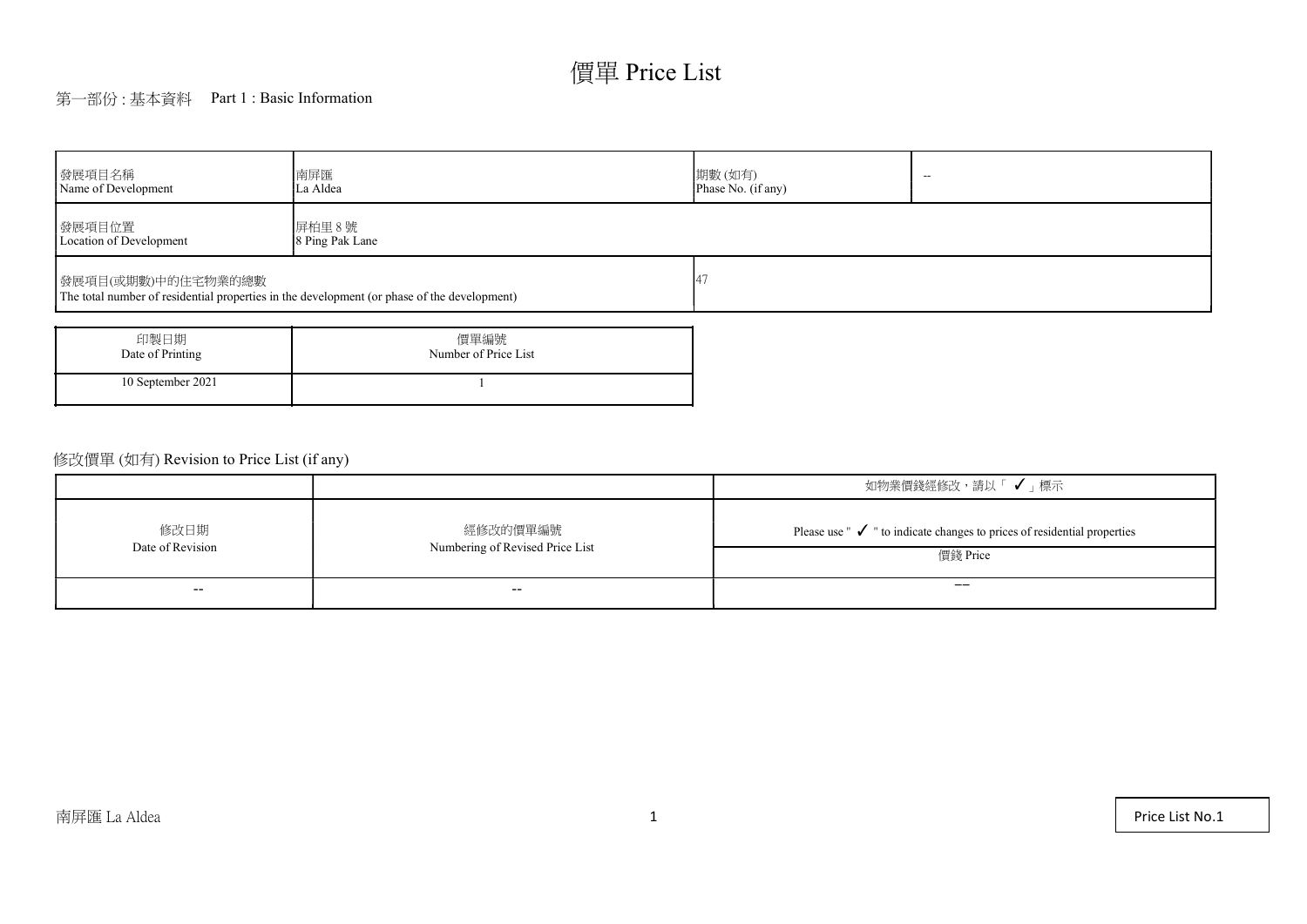| Description of Residential<br>大廈名稱<br>Block Name | 物業的描述<br>Property<br>樓層<br>Floor | 單位<br>Unit   | 實用面積<br>(包括露台、工作平台及陽台(如有))<br>平方米(平方呎)<br>Saleable Area<br>(including balcony, utility platform<br>and verandah, if any)<br>sq. metre $(sq. ft.)$ | 售價<br>$(\overrightarrow{\pi})$<br>Price<br>$(\$)$ | 實用面積<br>每平方米/呎售價<br>元,每平方米<br>(元,每平方呎)<br>Unit Rate of<br>Saleable Area<br>\$ per sq. metre<br>$$$ per sq. ft.) | 空調機房<br>Air-<br>conditioning<br>plant room | 其他指明項目的面積(不計算入實用面積)<br>Area of other specified items (Not included in the Saleable Area)<br>平方米(平方呎)<br>sq. metre (sq. ft.)<br>閣樓<br>庭院<br>窗台<br>平台<br>花園<br>停車位<br>天台<br>梯屋<br>前庭<br>Cockloft<br>Parking<br>Stairhood<br>Yard<br>Bay<br>Flat roof<br>Garden<br>Roof<br>Terrace<br>window<br>space |                          |                          |                          |                          |                          |                          |                          |                          |  |  |  |
|--------------------------------------------------|----------------------------------|--------------|---------------------------------------------------------------------------------------------------------------------------------------------------|---------------------------------------------------|-----------------------------------------------------------------------------------------------------------------|--------------------------------------------|----------------------------------------------------------------------------------------------------------------------------------------------------------------------------------------------------------------------------------------------------------------------------------------------------|--------------------------|--------------------------|--------------------------|--------------------------|--------------------------|--------------------------|--------------------------|--------------------------|--|--|--|
|                                                  |                                  |              |                                                                                                                                                   |                                                   |                                                                                                                 |                                            |                                                                                                                                                                                                                                                                                                    |                          |                          |                          |                          |                          |                          |                          |                          |  |  |  |
| 大廈<br>Tower                                      |                                  | $\mathbf{A}$ | 44.392 (478)<br>露台 Balcony: $0.00(0)$<br>工作平台 Utility Platform: 0.000 (0)                                                                         | 7,533,200                                         | 169,697<br>(15,760)                                                                                             | $\sim$                                     | $\sim$                                                                                                                                                                                                                                                                                             | $\sim$                   | 5.130<br>(55)            | $\overline{\phantom{a}}$ | $\overline{a}$           | $\overline{\phantom{a}}$ | $\sim$                   | $\overline{\phantom{a}}$ | $\overline{\phantom{a}}$ |  |  |  |
| 大廈<br>Tower                                      |                                  | $\mathbf{B}$ | 35.640 (384)<br>露台 Balcony: 2.000 (22)<br>工作平台 Utility Platform: 1.500 (16)                                                                       | 6,302,900                                         | 176,849<br>(16, 414)                                                                                            | $\overline{\phantom{a}}$                   | $\overline{\phantom{a}}$                                                                                                                                                                                                                                                                           | $\overline{\phantom{a}}$ | $\overline{\phantom{a}}$ | $\sim$                   | $\overline{\phantom{a}}$ | $\overline{\phantom{a}}$ | $\overline{\phantom{a}}$ | $\overline{\phantom{a}}$ | $\overline{\phantom{a}}$ |  |  |  |
| 大廈<br>Tower                                      |                                  | $\mathbf C$  | 36.052 (388)<br>露台 Balcony: 2.000 (22)<br>工作平台 Utility Platform: 1.500 (16)                                                                       | 6,306,200                                         | 174,920<br>(16,253)                                                                                             | $\overline{\phantom{a}}$                   | $\overline{\phantom{a}}$                                                                                                                                                                                                                                                                           | $\sim$                   | $\overline{\phantom{a}}$ | $\overline{\phantom{a}}$ | $\overline{\phantom{a}}$ | $\overline{\phantom{a}}$ | $\overline{\phantom{a}}$ | $\overline{\phantom{a}}$ | $\overline{\phantom{a}}$ |  |  |  |
| 大廈<br>Tower                                      |                                  | D            | 25.689 (277)<br>露台 Balcony: 2.000 (22)<br>工作平台 Utility Platform: 0.000 (0)                                                                        | 4,724,100                                         | 183,896<br>(17,055)                                                                                             | $\overline{\phantom{a}}$                   | $\sim$                                                                                                                                                                                                                                                                                             | $\sim$                   | $\overline{\phantom{a}}$ | $\sim$                   | $\sim$                   | $\sim$                   | $\sim$                   | $\sim$                   | $\mathbf{L}$             |  |  |  |
| 大廈<br>Tower                                      |                                  | $\,$ E       | 25.658 (276)<br>露台 Balcony: 2,000 (22)<br>工作平台 Utility Platform: 0.000 (0)                                                                        | 4,722,000                                         | 184,036<br>(17,109)                                                                                             | $\overline{\phantom{a}}$                   | $\overline{\phantom{a}}$                                                                                                                                                                                                                                                                           | $\sim$                   | $\overline{\phantom{a}}$ | $\sim$                   | $\overline{\phantom{a}}$ | $\overline{\phantom{a}}$ | $\overline{\phantom{a}}$ | $\overline{\phantom{a}}$ | $\overline{\phantom{a}}$ |  |  |  |
| 大廈<br>Tower                                      |                                  | $\mathbf{F}$ | 25.658 (276)<br>露台 Balcony: 2.000 (22)<br>工作平台 Utility Platform: 0.000 (0)                                                                        | 4,722,000                                         | 184,036<br>(17,109)                                                                                             | $\overline{\phantom{a}}$                   | $\overline{\phantom{a}}$                                                                                                                                                                                                                                                                           | $\overline{\phantom{a}}$ | $\overline{\phantom{a}}$ | $\overline{\phantom{a}}$ | $\overline{a}$           | $\sim$                   | $\overline{\phantom{a}}$ | $\sim$                   | $\overline{\phantom{a}}$ |  |  |  |
| 大廈<br>Tower                                      |                                  | G            | 25.689 (277)<br>露台 Balcony: 2.000 (22)<br>工作平台 Utility Platform: 0.000 (0)                                                                        | 4,724,100                                         | 183,896<br>(17,055)                                                                                             | $\overline{\phantom{a}}$                   | $\overline{\phantom{a}}$                                                                                                                                                                                                                                                                           | $\sim$                   | $\overline{\phantom{a}}$ | $\sim$                   | $\overline{\phantom{a}}$ | $\overline{\phantom{a}}$ | $\overline{\phantom{a}}$ | $\overline{\phantom{a}}$ | $\overline{\phantom{a}}$ |  |  |  |

## 第二部份:面積及售價資料 Part 2: Information on Area and Price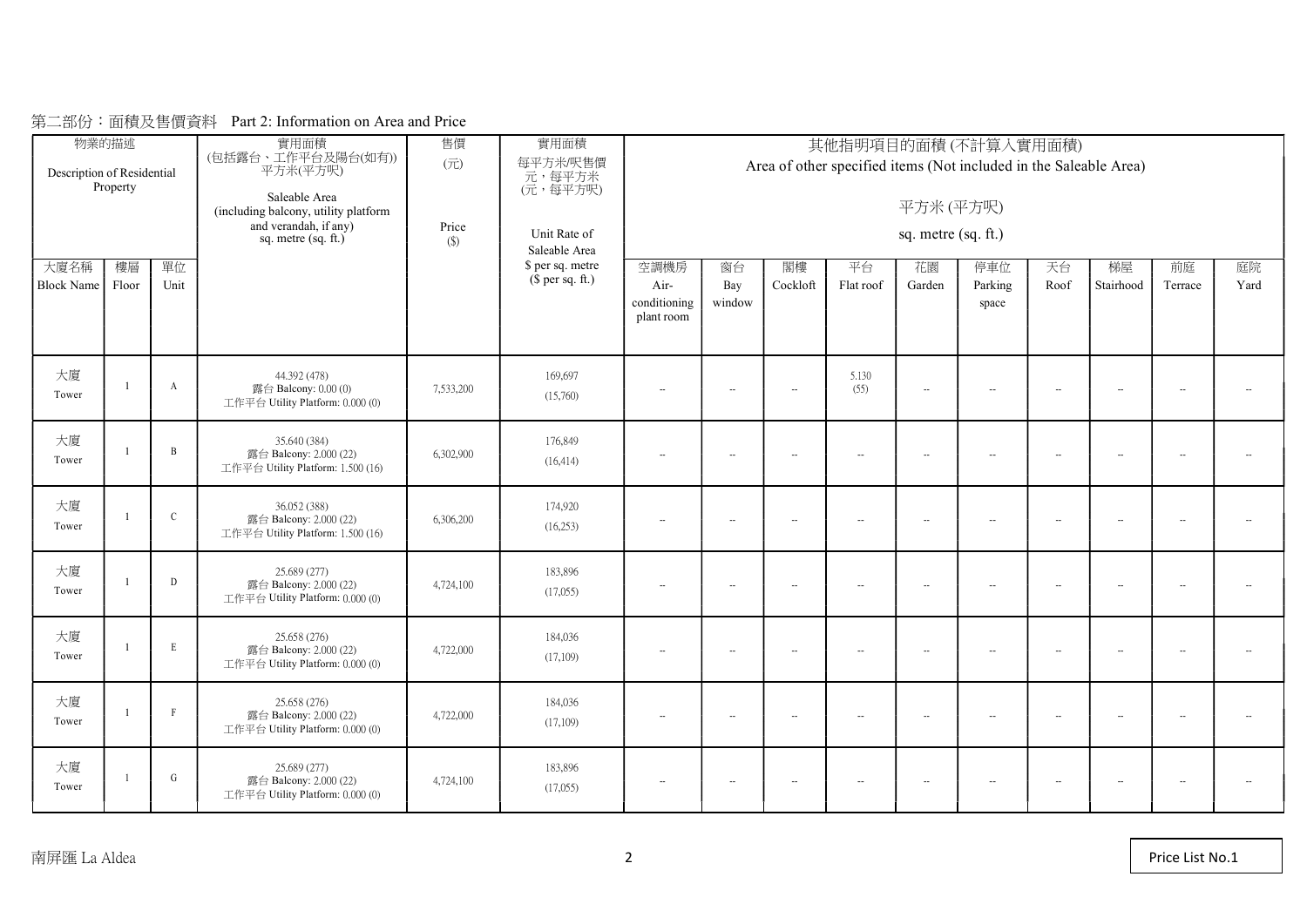| Description of Residential | 物業的描述<br>Property |                | 實用面積<br>(包括露台,工作平台及陽台(如有))<br>平方米(平方呎)<br>Saleable Area<br>(including balcony, utility platform<br>and verandah, if any)<br>sq. metre $(sq. ft.)$ | 售價<br>$(\vec{\pi})$<br>Price<br>$(\$)$ | 實用面積<br>每平方米/呎售價<br>元,每平方米<br>(元,每平方呎)<br>Unit Rate of<br>Saleable Area |                                            | 其他指明項目的面積(不計算入實用面積)<br>Area of other specified items (Not included in the Saleable Area)<br>平方米(平方呎)<br>sq. metre (sq. ft.) |                          |                 |                          |                             |                     |                          |                          |                          |
|----------------------------|-------------------|----------------|---------------------------------------------------------------------------------------------------------------------------------------------------|----------------------------------------|-------------------------------------------------------------------------|--------------------------------------------|-----------------------------------------------------------------------------------------------------------------------------|--------------------------|-----------------|--------------------------|-----------------------------|---------------------|--------------------------|--------------------------|--------------------------|
| 大廈名稱<br>Block Name Floor   | 樓層                | 單位<br>Unit     |                                                                                                                                                   |                                        | \$ per sq. metre<br>$$$ per sq. ft.)                                    | 空調機房<br>Air-<br>conditioning<br>plant room | 窗台<br>Bay<br>window                                                                                                         | 閣樓<br>Cockloft           | 平台<br>Flat roof | 花園<br>Garden             | 停車位<br>Parking<br>space     | 天台<br>Roof          | 梯屋<br>Stairhood          | 前庭<br>Terrace            | 庭院<br>Yard               |
| 大廈<br>Tower                |                   | H              | 35.781 (385)<br>露台 Balcony: 2.000 (22)<br>工作平台 Utility Platform: 1.500 (16)                                                                       | 6,302,900                              | 176,152<br>(16,371)                                                     | $\sim$                                     | $\sim$                                                                                                                      | $\overline{\phantom{a}}$ | $\sim$          | $\sim$                   | $\sim$                      | $\sim$              | $\overline{\phantom{a}}$ | $\sim$                   | $\overline{\phantom{a}}$ |
| 大廈<br>Tower                |                   | $\mathbf{I}$   | 46.817 (504)<br>露台 Balcony: 2.000 (22)<br>工作平台 Utility Platform: 1.500 (16)                                                                       | 7,403,500                              | 158,137<br>(14,689)                                                     | $\sim$                                     | $\overline{\phantom{a}}$                                                                                                    | $\sim$                   | $\sim$          | $\sim$                   | $\sim$                      | $\sim$              | $\overline{\phantom{a}}$ | $\overline{\phantom{a}}$ | $\overline{\phantom{a}}$ |
| 大廈<br>Tower                | 2                 | $\mathbf{A}$   | 48.003 (517)<br>露台 Balcony: 2.000 (22)<br>工作平台 Utility Platform: 1.500 (16)                                                                       | 7,554,600                              | 157,378<br>(14, 612)                                                    | $\mathbf{L}$                               | $\overline{\phantom{a}}$                                                                                                    | $\overline{\phantom{a}}$ | $\sim$          | $\sim$                   | $\sim$                      | $\sim$              | $\sim$                   | $\sim$                   | $\mathbf{L}$             |
| 大廈<br>Tower                | $\mathcal{L}$     | $\overline{B}$ | 35.530 (382)<br>露台 Balcony: 2.000 (22)<br>工作平台 Utility Platform: 1.500 (16)                                                                       | 6,429,000                              | 180,946<br>(16,830)                                                     | $\overline{\phantom{a}}$                   | $\overline{\phantom{a}}$                                                                                                    | $\sim$                   | $\sim$          | $\sim$                   | $\sim$                      | $\sim$              | $\overline{\phantom{a}}$ | $\sim$                   | $\sim$                   |
| 大廈<br>Tower                | $\mathcal{L}$     | $\mathcal{C}$  | 36.052 (388)<br>露台 Balcony: 2.000 (22)<br>工作平台 Utility Platform: 1.500 (16)                                                                       | 6,432,300                              | 178,417<br>(16,578)                                                     | $\sim$                                     | $\overline{\phantom{a}}$                                                                                                    | $\overline{\phantom{a}}$ | $\sim$          | $\sim$                   | $\mathcal{L}_{\mathcal{F}}$ | $\sim$              | $\sim$                   | $\sim$                   | $\sim$                   |
| 大廈<br>Tower                | 2                 | $\mathbb D$    | 25.689 (277)<br>露台 Balcony: 2.000 (22)<br>工作平台 Utility Platform: 0.000 (0)                                                                        | 4,818,600                              | 187,574<br>(17,396)                                                     | $\overline{\phantom{a}}$                   | $\sim$                                                                                                                      | $\overline{\phantom{a}}$ | $\sim$          | $\overline{\phantom{a}}$ | $\sim$                      | $\sim$              | $\overline{\phantom{a}}$ | $\sim$                   | $\overline{\phantom{a}}$ |
| 大廈<br>Tower                | 2                 | E              | 25.658 (276)<br>露台 Balcony: 2.000 (22)<br>工作平台 Utility Platform: 0.000 (0)                                                                        | 4,816,400                              | 187,715<br>(17, 451)                                                    | $\overline{\phantom{a}}$                   | $\overline{\phantom{a}}$                                                                                                    | $\overline{\phantom{a}}$ | $\sim$          | $\overline{\phantom{a}}$ | $\sim$                      | $\sim$              | $\overline{\phantom{a}}$ | $\sim$                   | $\overline{\phantom{a}}$ |
| 大廈<br>Tower                | 2                 | $\mathbf{F}$   | 25.658 (276)<br>露台 Balcony: 2.000 (22)<br>工作平台 Utility Platform: 0.000 (0)                                                                        | 4,816,400                              | 187,715<br>(17, 451)                                                    | $\sim$                                     | $\sim$                                                                                                                      | $\overline{\phantom{a}}$ | $\sim$          | $\sim$                   | $\sim$                      | $\bar{\phantom{a}}$ | $\sim$                   | $\sim$                   | $\overline{\phantom{a}}$ |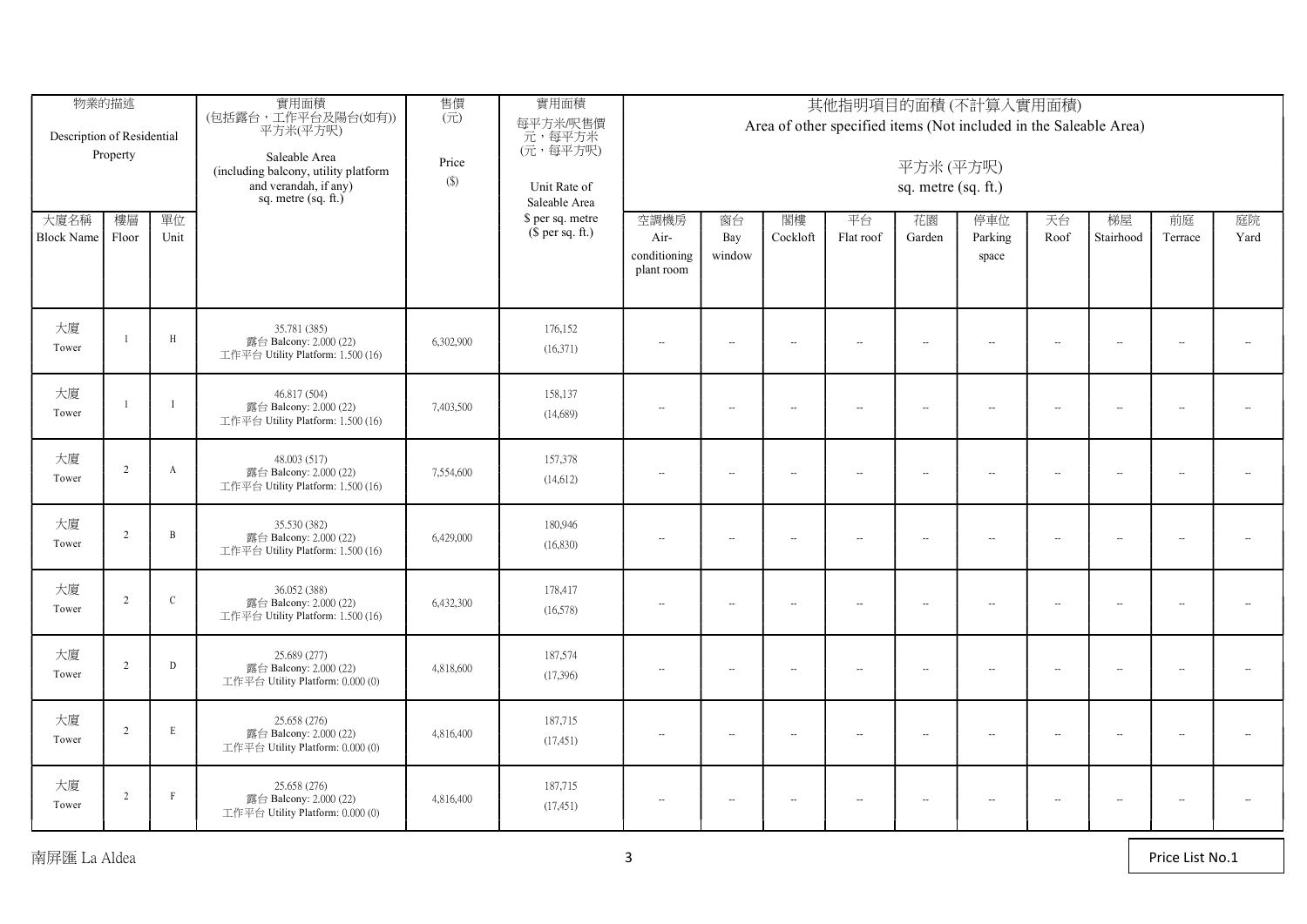| Description of Residential | 物業的描述<br>Property       |                | 實用面積<br>(包括露台,工作平台及陽台(如有))<br>平方米(平方呎)<br>Saleable Area<br>(including balcony, utility platform<br>and verandah, if any) | 售價<br>$(\overrightarrow{\pi})$<br>Price<br>$(\$)$ | 實用面積<br>每平方米/呎售價<br>元,每平方米<br>(元,每平方呎)<br>Unit Rate of<br>Saleable Area |                                            | 其他指明項目的面積(不計算入實用面積)<br>Area of other specified items (Not included in the Saleable Area)<br>平方米(平方呎)<br>sq. metre (sq. ft.) |                          |                 |                          |                          |                          |                          |                          |                          |
|----------------------------|-------------------------|----------------|--------------------------------------------------------------------------------------------------------------------------|---------------------------------------------------|-------------------------------------------------------------------------|--------------------------------------------|-----------------------------------------------------------------------------------------------------------------------------|--------------------------|-----------------|--------------------------|--------------------------|--------------------------|--------------------------|--------------------------|--------------------------|
| 大廈名稱<br><b>Block Name</b>  | 樓層<br>Floor             | 單位<br>Unit     | sq. metre (sq. ft.)                                                                                                      |                                                   | \$ per sq. metre<br>$$$ per sq. ft.)                                    | 空調機房<br>Air-<br>conditioning<br>plant room | 窗台<br>Bay<br>window                                                                                                         | 閣樓<br>Cockloft           | 平台<br>Flat roof | 花園<br>Garden             | 停車位<br>Parking<br>space  | 天台<br>Roof               | 梯屋<br>Stairhood          | 前庭<br>Terrace            | 庭院<br>Yard               |
| 大廈<br>Tower                | $\gamma$                | ${\rm G}$      | 25.689 (277)<br>露台 Balcony: 2.000 (22)<br>工作平台 Utility Platform: 0.000 (0)                                               | 4,818,600                                         | 187,574<br>(17,396)                                                     | $\sim$                                     | $\overline{\phantom{a}}$                                                                                                    | $\sim$                   | $\sim$          | $\overline{\phantom{a}}$ | $\sim$                   | $\overline{\phantom{a}}$ | $\sim$                   | $\overline{\phantom{a}}$ | $\overline{\phantom{a}}$ |
| 大廈<br>Tower                | $\overline{2}$          | H              | 36.052 (388)<br>露台 Balcony: 2.000 (22)<br>工作平台 Utility Platform: 1.500 (16)                                              | 6,475,800                                         | 179,624<br>(16,690)                                                     | $\overline{\phantom{a}}$                   | $\overline{\phantom{a}}$                                                                                                    | $\overline{\phantom{a}}$ | $\sim$          | $\sim$                   | $\sim$                   | $\sim$                   | $\overline{\phantom{a}}$ | $\overline{\phantom{a}}$ | $\overline{\phantom{a}}$ |
| 大廈<br>Tower                | $\overline{2}$          | $\mathbf{I}$   | 35,640 (384)<br>露台 Balcony: 2.000 (22)<br>工作平台 Utility Platform: 1.500 (16)                                              | 6,472,500                                         | 181,608<br>(16, 855)                                                    | $\sim$                                     | $\sim$                                                                                                                      | $\sim$                   | $\sim$          | $\sim$                   | $\sim$                   | $\sim$                   | $\overline{\phantom{a}}$ | $\sim$                   | $\overline{\phantom{a}}$ |
| 大廈<br>Tower                | $\overline{2}$          | $\mathbf{I}$   | 44.392 (478)<br>露台 Balcony: 0.000 (0)<br>工作平台 Utility Platform: 0.000 (0)                                                | 7,608,500                                         | 171,393<br>(15,917)                                                     | $\overline{\phantom{a}}$                   | $\sim$                                                                                                                      | $\overline{\phantom{a}}$ | 5.130<br>(55)   | $\overline{\phantom{a}}$ | $\overline{\phantom{a}}$ | $\ddot{\phantom{a}}$     | $\overline{\phantom{a}}$ | $\overline{\phantom{a}}$ | $\overline{\phantom{a}}$ |
| 大廈<br>Tower                | $\overline{\mathbf{3}}$ | $\mathbf{A}$   | 48.003 (517)<br>露台 Balcony: 2.000 (22)<br>工作平台 Utility Platform: 1.500 (16)                                              | 7,592,400                                         | 158,165<br>(14,685)                                                     | $\overline{\phantom{a}}$                   | $\sim$                                                                                                                      | $\overline{\phantom{a}}$ | $\sim$          | $\sim$                   | $\sim$                   | $\ddot{\phantom{a}}$     | $\overline{\phantom{a}}$ | $\overline{\phantom{a}}$ | $\overline{\phantom{a}}$ |
| 大廈<br>Tower                | $\overline{3}$          | $\overline{B}$ | 35.530 (382)<br>露台 Balcony: 2.000 (22)<br>工作平台 Utility Platform: 1.500 (16)                                              | 6,480,400                                         | 182,392<br>(16,964)                                                     | $\sim$                                     | $\overline{\phantom{a}}$                                                                                                    | $\sim$                   | $\sim$          | $\sim$                   | $-$                      | $\sim$                   | $\sim$                   | $\overline{\phantom{a}}$ | $\sim$                   |
| 大廈<br>Tower                | $\mathcal{R}$           | $\mathsf C$    | 36.052 (388)<br>露台 Balcony: 2.000 (22)<br>工作平台 Utility Platform: 1.500 (16)                                              | 6,483,700                                         | 179,843<br>(16,711)                                                     | $\overline{\phantom{a}}$                   | $\sim$                                                                                                                      | $\overline{\phantom{a}}$ | $\sim$          | $\sim$                   | $\sim$                   | $\ddot{\phantom{a}}$     | $\overline{\phantom{a}}$ | $\overline{\phantom{a}}$ | $\overline{\phantom{a}}$ |
| 大廈<br>Tower                |                         | D              | 25.689 (277)<br>露台 Balcony: 2.000 (22)<br>工作平台 Utility Platform: 0.000 (0)                                               | 4,857,200                                         | 189,077<br>(17,535)                                                     | $\overline{\phantom{a}}$                   | $\overline{\phantom{a}}$                                                                                                    | $\overline{\phantom{a}}$ | $\sim$          | $\sim$                   | $\sim$                   | $\sim$                   | $\overline{\phantom{a}}$ | $\overline{\phantom{a}}$ | $\overline{\phantom{a}}$ |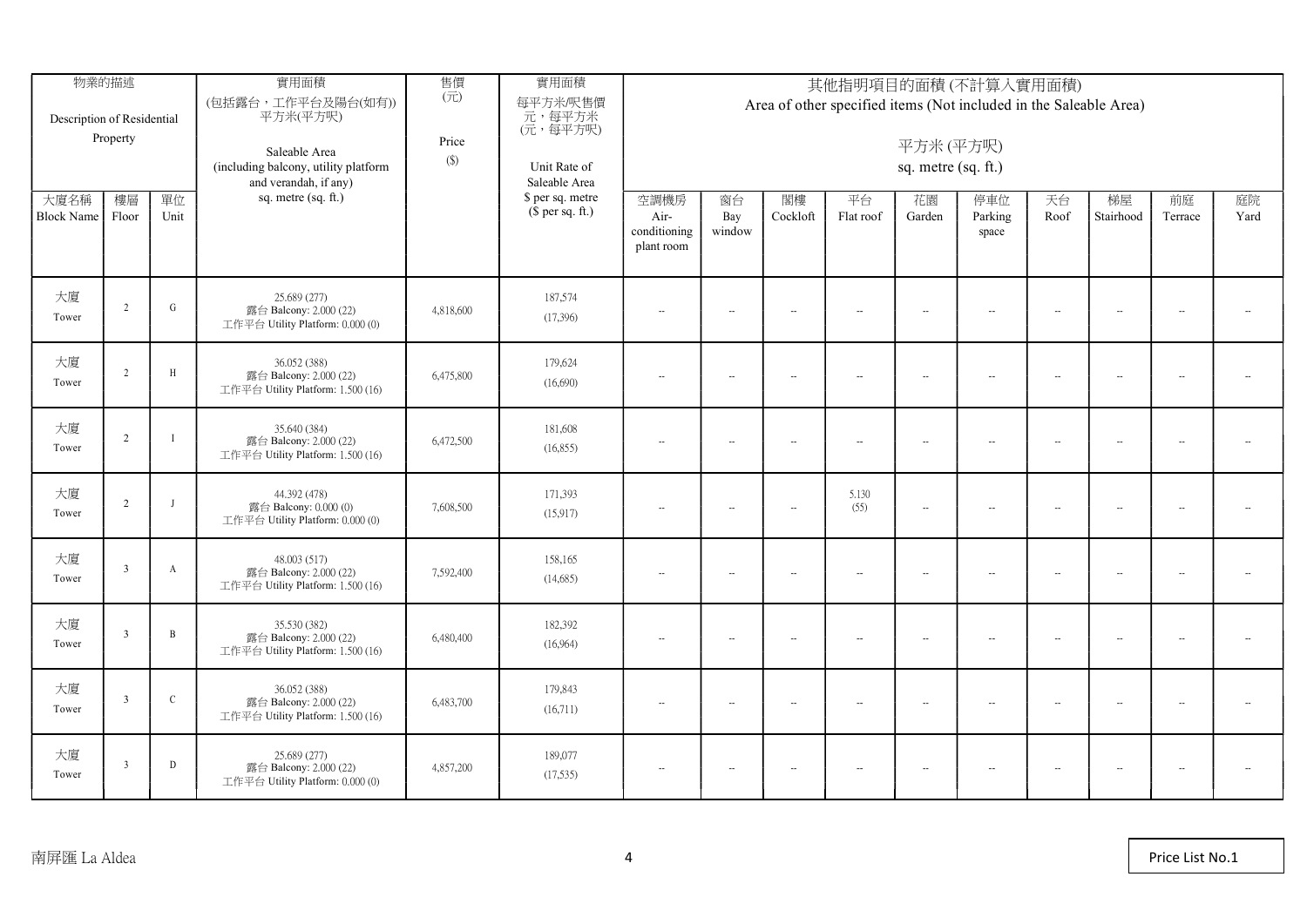| Description of Residential | 物業的描述<br>Property        |              | 實用面積<br>(包括露台,工作平台及陽台(如有))<br>平方米(平方呎)<br>Saleable Area<br>(including balcony, utility platform<br>and verandah, if any)<br>sq. metre $(sq. ft.)$ | 售價<br>$(\overrightarrow{\pi})$<br>Price<br>$(\$)$ | 實用面積<br>每平方米/呎售價<br>元,每平方米<br>(元,每平方呎)<br>Unit Rate of<br>Saleable Area |                                            | 其他指明項目的面積(不計算入實用面積)<br>Area of other specified items (Not included in the Saleable Area)<br>平方米(平方呎)<br>sq. metre (sq. ft.) |                          |                             |                          |                         |                 |                          |                          |                          |  |
|----------------------------|--------------------------|--------------|---------------------------------------------------------------------------------------------------------------------------------------------------|---------------------------------------------------|-------------------------------------------------------------------------|--------------------------------------------|-----------------------------------------------------------------------------------------------------------------------------|--------------------------|-----------------------------|--------------------------|-------------------------|-----------------|--------------------------|--------------------------|--------------------------|--|
| 大廈名稱<br>Block Name Floor   | 樓層                       | 單位<br>Unit   |                                                                                                                                                   |                                                   | \$ per sq. metre<br>$$$ per sq. ft.)                                    | 空調機房<br>Air-<br>conditioning<br>plant room | 窗台<br>Bay<br>window                                                                                                         | 閣樓<br>Cockloft           | 平台<br>Flat roof             | 花園<br>Garden             | 停車位<br>Parking<br>space | 天台<br>Roof      | 梯屋<br>Stairhood          | 前庭<br>Terrace            | 庭院<br>Yard               |  |
| 大廈<br>Tower                | $\overline{3}$           | $\mathbf E$  | 25.658 (276)<br>露台 Balcony: 2.000 (22)<br>工作平台 Utility Platform: 0.000 (0)                                                                        | 4,854,900                                         | 189,216<br>(17,590)                                                     | $\sim$                                     | $-$                                                                                                                         | $\sim$                   | $\sim$                      | $\sim$                   | $\sim$                  | $\sim$          |                          | $\overline{\phantom{a}}$ | $\sim$                   |  |
| 大廈<br>Tower                | $\overline{3}$           | $\Gamma$     | 25.658 (276)<br>露台 Balcony: 2.000 (22)<br>工作平台 Utility Platform: 0.000 (0)                                                                        | 4,854,900                                         | 189,216<br>(17,590)                                                     | $\sim$                                     | $\overline{\phantom{a}}$                                                                                                    | $\sim$                   | $\mathcal{L}_{\mathcal{F}}$ | $\sim$                   | $\sim$                  | $\sim$          | $\sim$                   | $\overline{\phantom{a}}$ | $\overline{\phantom{a}}$ |  |
| 大廈<br>Tower                | $\overline{\mathbf{3}}$  | ${\bf G}$    | 25.689 (277)<br>露台 Balcony: 2.000 (22)<br>工作平台 Utility Platform: 0.000 (0)                                                                        | 4,857,200                                         | 189,077<br>(17,535)                                                     | $\overline{\phantom{a}}$                   | $\sim$                                                                                                                      | $\overline{\phantom{a}}$ | $\sim$                      | $\overline{\phantom{a}}$ | $\sim$                  | $\sim$          | $\overline{\phantom{a}}$ | $\overline{\phantom{a}}$ | $\overline{\phantom{a}}$ |  |
| 大廈<br>Tower                | 3                        | $\,$ H       | 36.052 (388)<br>露台 Balcony: 2.000 (22)<br>工作平台 Utility Platform: 1.500 (16)                                                                       | 6,527,600                                         | 181,061<br>(16,824)                                                     | $\overline{\phantom{a}}$                   | $\overline{\phantom{a}}$                                                                                                    | $\overline{\phantom{a}}$ | $\sim$                      | $\sim$                   | $\sim$                  | $\sim$          | $\overline{\phantom{a}}$ | $\overline{\phantom{a}}$ | $\overline{\phantom{a}}$ |  |
| 大廈<br>Tower                | $\overline{3}$           | $\mathbf{I}$ | 35.530 (382)<br>露台 Balcony: 2.000 (22)<br>工作平台 Utility Platform: 1.500 (16)                                                                       | 6,524,200                                         | 183,625<br>(17,079)                                                     | $\overline{\phantom{a}}$                   | $\sim$                                                                                                                      | $\sim$                   | $\sim$                      | $\sim$                   | $\sim$                  | $\ddotsc$       | $\overline{\phantom{a}}$ | $\overline{\phantom{a}}$ | $\overline{\phantom{a}}$ |  |
| 大廈<br>Tower                | $\overline{3}$           | $\mathbf{J}$ | 48,003 (517)<br>露台 Balcony: 2.000 (22)<br>工作平台 Utility Platform: 1.500 (16)                                                                       | 7,603,300                                         | 158,392<br>(14,707)                                                     | $\overline{\phantom{a}}$                   | $\overline{\phantom{a}}$                                                                                                    | $\sim$                   | $\sim$                      | $\ddot{\phantom{a}}$     | $\sim$                  | $\sim$          | $\sim$                   | $\overline{\phantom{a}}$ | $\overline{\phantom{a}}$ |  |
| 大廈<br>Tower                | -5                       | $\mathbf{A}$ | 48,003 (517)<br>露台 Balcony: 2.000 (22)<br>工作平台 Utility Platform: 1.500 (16)                                                                       | 8,680,400                                         | 180,830<br>(16,790)                                                     | $\sim$                                     | $\overline{\phantom{a}}$                                                                                                    | $\overline{\phantom{a}}$ | $-$                         | $\sim$                   | $-$                     | 40.783<br>(439) | $\overline{\phantom{a}}$ | $\overline{\phantom{a}}$ | $\sim$                   |  |
| 大廈<br>Tower                | $\overline{\phantom{a}}$ | $\mathbf B$  | 35.530 (382)<br>露台 Balcony: 2.000 (22)<br>工作平台 Utility Platform: 1.500 (16)                                                                       | 7,295,700                                         | 205,339<br>(19,099)                                                     | $\overline{\phantom{a}}$                   | $\overline{\phantom{a}}$                                                                                                    | $\overline{\phantom{a}}$ | $\sim$                      | $\ddot{\phantom{a}}$     | $\sim$                  | 28.812<br>(310) | $\sim$                   | $\overline{\phantom{a}}$ | $\overline{\phantom{a}}$ |  |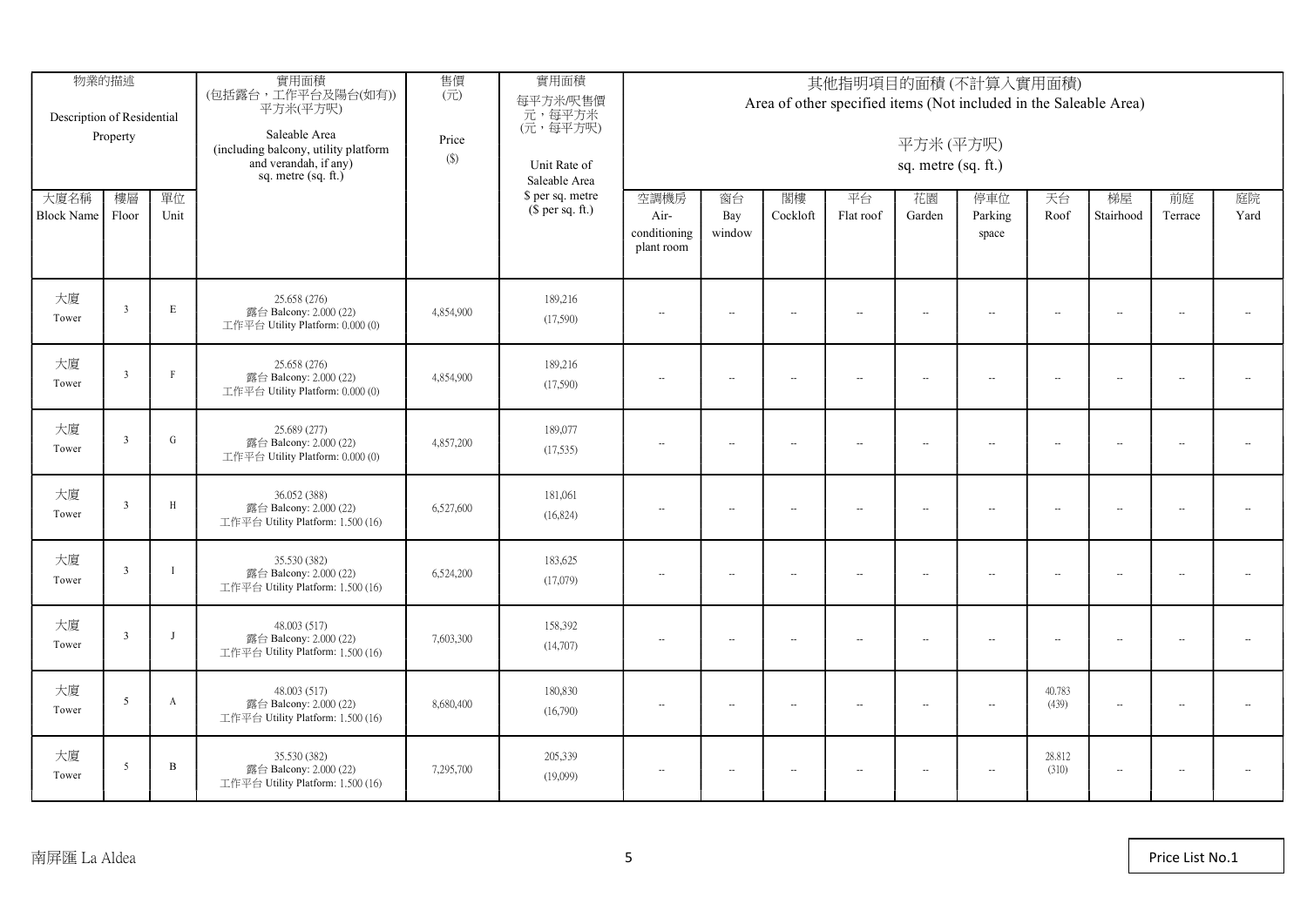| Description of Residential | 物業的描述<br>Property        |              | 實用面積<br>(包括露台,工作平台及陽台(如有))<br>平方米(平方呎)<br>Saleable Area<br>(including balcony, utility platform<br>and verandah, if any)<br>sq. metre $(sq, ft.)$ | 售價<br>$(\vec{\pi})$<br>Price<br>$(\$)$ | 實用面積<br>每平方米/呎售價<br>元,每平方米<br>(元,每平方呎)<br>Unit Rate of<br>Saleable Area |                                            | 其他指明項目的面積(不計算入實用面積)<br>Area of other specified items (Not included in the Saleable Area)<br>平方米(平方呎)<br>sq. metre (sq. ft.) |                          |                             |                          |                             |                          |                          |                          |                          |
|----------------------------|--------------------------|--------------|---------------------------------------------------------------------------------------------------------------------------------------------------|----------------------------------------|-------------------------------------------------------------------------|--------------------------------------------|-----------------------------------------------------------------------------------------------------------------------------|--------------------------|-----------------------------|--------------------------|-----------------------------|--------------------------|--------------------------|--------------------------|--------------------------|
| 大廈名稱<br>Block Name Floor   | 樓層                       | 單位<br>Unit   |                                                                                                                                                   |                                        | \$ per sq. metre<br>$$$ per sq. ft.)                                    | 空調機房<br>Air-<br>conditioning<br>plant room | 窗台<br>Bay<br>window                                                                                                         | 閣樓<br>Cockloft           | 平台<br>Flat roof             | 花園<br>Garden             | 停車位<br>Parking<br>space     | 天台<br>Roof               | 梯屋<br>Stairhood          | 前庭<br>Terrace            | 庭院<br>Yard               |
| 大廈<br>Tower                | $\sim$                   | $\mathbf{C}$ | 36.052 (388)<br>露台 Balcony: 2.000 (22)<br>工作平台 Utility Platform: 1.500 (16)                                                                       | 7,280,400                              | 201,942<br>(18,764)                                                     | $\overline{\phantom{a}}$                   | $\sim$                                                                                                                      | $\sim$                   | $-$                         | $\ddot{\phantom{a}}$     | $\sim$                      | 28.087<br>(302)          | $\sim$                   | $\overline{\phantom{a}}$ | $\sim$                   |
| 大廈<br>Tower                | $\overline{\phantom{a}}$ | D            | 25.689 (277)<br>露台 Balcony: 2.000 (22)<br>工作平台 Utility Platform: 0.000 (0)                                                                        | 4,876,600                              | 189,832<br>(17,605)                                                     | $\overline{\phantom{a}}$                   | $\overline{\phantom{a}}$                                                                                                    | $\overline{\phantom{a}}$ | $\mathcal{L}_{\mathcal{F}}$ | $\sim$                   | $\mathcal{L}_{\mathcal{F}}$ | $\ddotsc$                | $\overline{\phantom{a}}$ | $\sim$                   | $\overline{\phantom{a}}$ |
| 大廈<br>Tower                | 5                        | E            | 25.658 (276)<br>露台 Balcony: 2.000(22)<br>工作平台 Utility Platform: 0.000 (0)                                                                         | 4,874,300                              | 189,972<br>(17,661)                                                     | $\overline{\phantom{a}}$                   | $\overline{\phantom{a}}$                                                                                                    | $\sim$                   | $\sim$                      | $\ddot{\phantom{a}}$     | $\sim$                      | $\ddot{\phantom{a}}$     | $\overline{\phantom{a}}$ | $\overline{\phantom{a}}$ | $\overline{\phantom{a}}$ |
| 大廈<br>Tower                | -5                       | $\mathbf{F}$ | 25.658 (276)<br>露台 Balcony: 2.000 (22)<br>工作平台 Utility Platform: 0.000 (0)                                                                        | 4,874,300                              | 189,972<br>(17,661)                                                     | $\overline{\phantom{a}}$                   | $\sim$                                                                                                                      | $\overline{\phantom{a}}$ | $\sim$                      | $\sim$                   | $\sim$                      | $\overline{\phantom{a}}$ | $\sim$                   | $\overline{\phantom{a}}$ | $\overline{\phantom{a}}$ |
| 大廈<br>Tower                | $\overline{\phantom{0}}$ | $\mathbf G$  | 25.689 (277)<br>露台 Balcony: 2.000 (22)<br>工作平台 Utility Platform: 0.000 (0)                                                                        | 4,876,600                              | 189,832<br>(17,605)                                                     | $\overline{\phantom{a}}$                   | $\overline{\phantom{a}}$                                                                                                    | $\overline{\phantom{a}}$ | $\sim$                      | $\sim$                   | $\sim$                      | $\sim$                   | $\overline{\phantom{a}}$ | $\overline{\phantom{a}}$ | $\overline{\phantom{a}}$ |
| 大廈<br>Tower                | 5                        | $\,$ H       | 36.052 (388)<br>露台 Balcony: 2.000 (22)<br>工作平台 Utility Platform: 1.500 (16)                                                                       | 7,325,000                              | 203,179<br>(18, 879)                                                    | $\overline{\phantom{a}}$                   | $\sim$                                                                                                                      | $\overline{\phantom{a}}$ | $\sim$                      | $\overline{\phantom{a}}$ | $\sim$                      | 28.087<br>(302)          | $\sim$                   | $\overline{\phantom{a}}$ | $\overline{\phantom{a}}$ |
| 大廈<br>Tower                | $\overline{5}$           | $\mathbf{I}$ | 35.530 (382)<br>露台 Balcony: 2.000 (22)<br>工作平台 Utility Platform: 1.500 (16)                                                                       | 7,231,800                              | 203,541<br>(18,931)                                                     | $\overline{\phantom{a}}$                   | $\sim$                                                                                                                      | $\sim$                   | $\sim$                      | $\ddot{\phantom{a}}$     | $\sim$                      | 28.812<br>(310)          | $\overline{\phantom{a}}$ | $\sim$                   | $\overline{\phantom{a}}$ |
| 大廈<br>Tower                | .5                       | $\mathbf{J}$ | 48.003 (517)<br>露台 Balcony: 2.000 (22)<br>工作平台 Utility Platform: 1.500 (16)                                                                       | 8,605,300                              | 179,266<br>(16, 645)                                                    | $\sim$                                     | $\overline{\phantom{a}}$                                                                                                    | Щ.                       | $\sim$                      | $\sim$                   | $\sim$                      | 40.783<br>(439)          | $\sim$                   | $\overline{\phantom{a}}$ | $\overline{\phantom{a}}$ |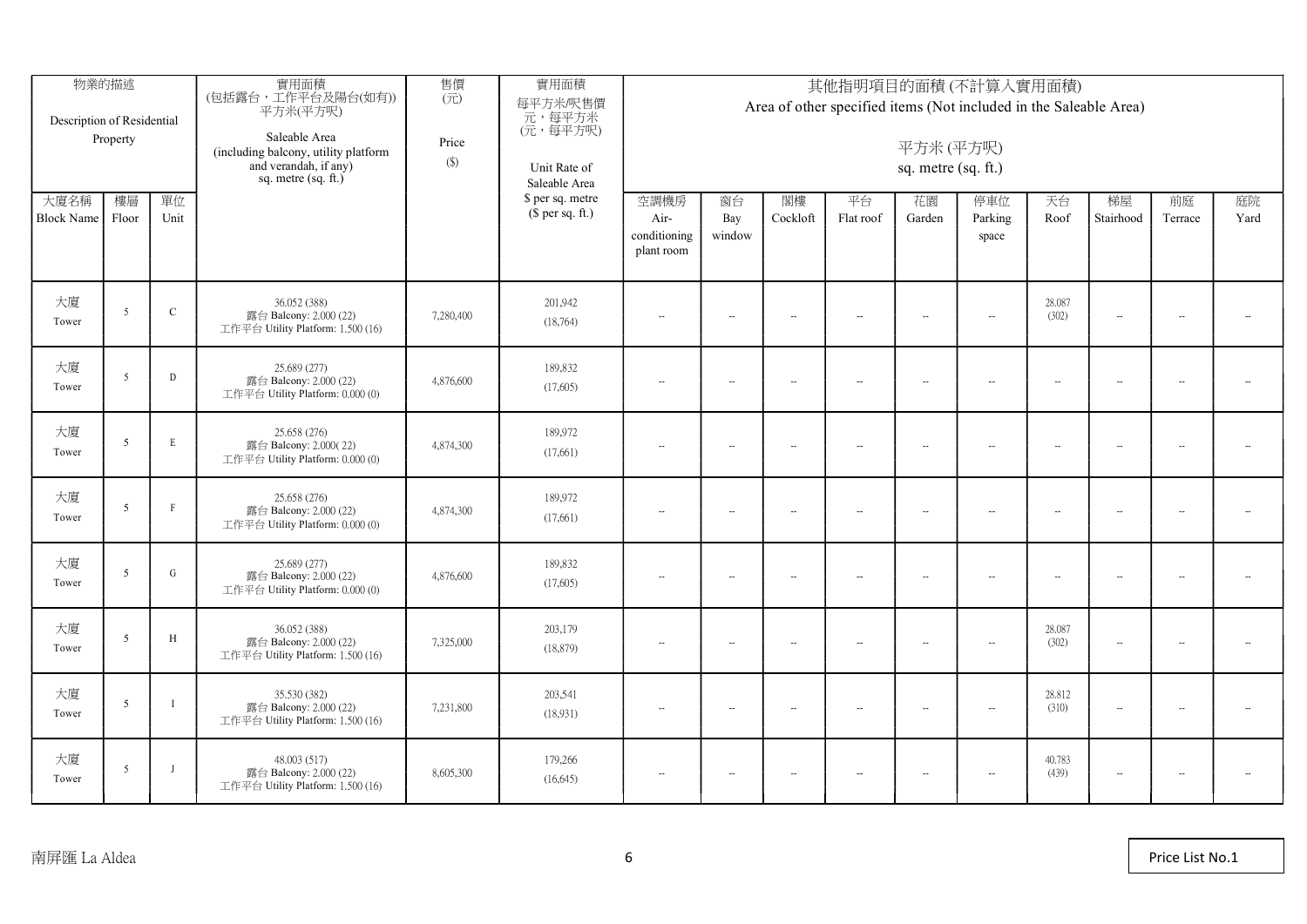#### 第三部份:其他資料 Part 3: Other Information

#### (1) 準買家應參閱該發展項目的售樓說明書,以了解該項目的資料。

Prospective purchasers are advised to refer to the sales brochure for the development for information on the development.

#### (2) 根據 《一手住宅物業銷售條例》第 52(1)條及第 53(2)及(3)條,-

According to sections 52(1) and 53(2) and (3) of the Residential Properties (First-hand Sales) Ordinance,-

#### 第 52(1)條 / Section 52(1)

在某人就指明住宅物業與擁有人訂立臨時買賣合約時,該人須向擁有人支付售價的 5%的臨時訂金。

A preliminary deposit of 5% of the purchase price is payable by a person to the owner on entering into a preliminary agreement for sale and purchase in respect of the specified residential property with the owner.

#### 第 53(2)條 / Section 53(2)

如某人於某日期訂立臨時買賣合約,並於該日期後的5個工作日內,就有關住宅物業簽立買賣合約,則擁有人必須在該日期後的8個工作日內,簽立該買賣合約。 If a person executes an agreement for sale and purchase in respect of the residential property within 5 working days after the date on which the person enters into the preliminary agreement for sale and purchase, the owner must execute the agreement for sale and purchase within 8 working days after that date.

#### 第 53(3) 條 / Section 53(3)

如某人於某日期訂立臨時買賣合約,但沒有於該日期後的 5 個工作日內,就有關住宅物業簽立買賣合約,則 – (i) 該臨時合約即告終止; (ii) 有關的臨時訂金即予沒收; 及 (iii) 擁有人不得就該人沒有 簽立買賣合約而針對該人提出進一步申索。

If a person does not execute an agreement for sale and purchase in respect of the residential property within 5 working days after the date on which the person enters into the preliminary agreement for sale and purchase – (i) the preliminary agreement for sale and purchase is terminated; (ii) the preliminary deposit is forfeited; and (iii) the owner does not have any further claim against the person for the failure.

#### (3) 實用面積及屬該住宅物業其他指明項目的面積是按 《一手住宅物業銷售條例》第 8 條及附表二第 2 部的計算得出的。

The saleable area and area of other specified items of the residential property are calculated in accordance with section 8 and Part 2 of Schedule 2 to the Residential Properties (First-hand Sales) Ordinance.

(4) 註:於本第(4)段內,「售價」指本價單第二部份中所列之住宅物業的售價,而「樓價」指臨時買賣合約(「臨時合約」)及正式買賣合約(「正式合約」)(或經修訂的正式合約)中訂明的住宅物 業的實際價錢(即售價經計算相關支付條款及/或適用折扣(如有)後之價錢)。因應相關支付條款及/或適用折扣 (如有) 按售價計算得出之價目,皆以向下捨入方式換算至百位數作為樓價。買方須為 於同一份臨時合約下購買的所有住宅物業選擇相同的支付條款及相同的已選之支付條款下提供的折扣、優惠贈品、財務優惠及利益(如有)。

Note: In this paragraph (4), "price" means the price of the residential property set out in Part 2 of this price list, and "Purchase Price" means the actual purchase price of the residential property set out in the preliminary agreement for sale and purchase ("PASP") and formal agreement for sale and purchase ("ASP") (or the amended ASP), i.e. the purchase price after applying the relevant terms of payment and/or the applicable discount(s) (if any) on Price. The price obtained after applying the relevant terms of payment and/or applicable discount(s) (if any) on the Price will be rounded down to the nearest hundred to determine the purchase price. The Purchaser must choose the same terms of payment and the same discount, gifts, financial advantage and benefit (if any) offered under the chosen terms of payment for all the residential properties purchased under the same PASP.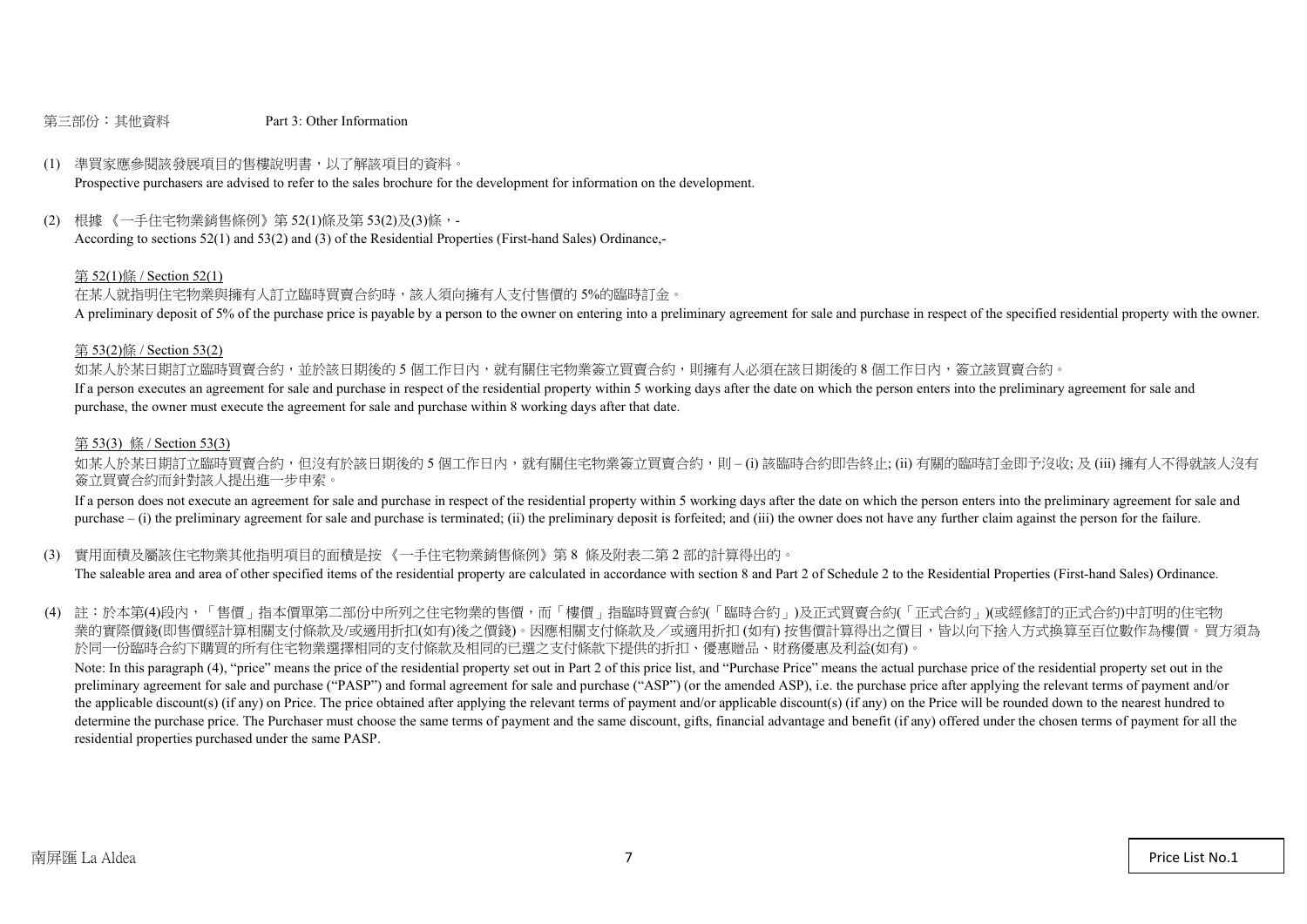(4)(i) 支付條款 The Terms of Payment

於簽署臨時合約時,買方須繳付相等於樓價的 5%作為臨時訂金。其中港幣\$100,000 作為部份臨時訂金須以銀行本票支付,臨時訂金餘款須以銀行本票及/或支票支付。所有銀行本票及支票必須 由香港持牌銀行發出,抬頭必須為「張葉司徒陳律師事務所」。

Purchasers shall pay the preliminary deposit (which is equivalent to 5% of the purchase price) upon signing of the PASP. HK\$100,000 being part of the preliminary deposit shall be paid by cashier order and the remaining balance of the preliminary deposit shall be paid by cashier order and/or cheque. All cashier orders and cheques shall be issued by a licensed bank in Hong Kong and shall be made payable to "Vincent" T. K. Cheung, YAP & Co.".

(A) 90 天現金優惠付款計劃 90-day Cash Payment Plan (照售價減 8%) (8% discount from the Price)

- 1. 買方須於簽署臨時合約時繳付相等於樓價 5%作為臨時訂金。買方須於簽署臨時合約後 5 個工作日內簽署正式合約。 The Purchaser(s) shall pay the preliminary deposit equivalent to 5% of the Purchase Price upon signing of the PASP. The ASP shall be signed by the Purchaser(s) within 5 working days after signing of the PASP.
- 2. 買方簽署臨時合約後 30 天內須再付樓價 5%作為加付訂金。 A further 5% of the Purchase Price being further deposit shall be paid by the Purchaser(s) within 30 days after signing of the PASP.
- 3. 樓價 90%即樓價餘款於買方簽署臨時合約後 90 天內支付。 90% of the Purchase Price being balance of the Purchase Price shall be paid by the Purchaser(s) within 90 days after signing of the PASP.

(B) 120 天現金優惠付款計劃 120-day Cash Payment Plan (照售價減 7%) (7% discount from the Price)

- 1. 買方須於簽署臨時合約時繳付相等於樓價 5%作為臨時訂金。買方須於簽署臨時合約後 5 個工作日內簽署正式合約。 The Purchaser(s) shall pay the preliminary deposit equivalent to 5% of the Purchase Price upon signing of the PASP. The ASP shall be signed by the Purchaser(s) within 5 working days after signing of the PASP.
- 2. 買方簽署臨時合約後 30 天內須再付樓價 5%作為加付訂金。 A further 5% of the Purchase Price being further deposit shall be paid by the Purchaser(s) within 30 days after signing of the PASP.
- 3. 樓價 90%即樓價餘款於買方簽署臨時合約後 120 天內支付。

90% of the Purchase Price being balance of the Purchase Price shall be paid by the Purchaser(s) within 120 days after signing of the PASP.

(C) 120 天備用第一按貸款付款 C 計劃 120-day Standby First Mortgage Loan Payment Plan C (照售價減 3%) (3% discount from the Price)

- 1. 買方須於簽署臨時合約時繳付相等於樓價 5%之金額作為臨時訂金。買方須於簽署臨時合約後 5 個工作日內簽署正式合約。 The Purchaser(s) shall pay the preliminary deposit equivalent to 5% of the Purchase Price upon signing of the PASP. The ASP shall be signed by the Purchaser(s) within 5 working days after signing of the PASP.
- 2. 買方簽署臨時合約後 30 天內須再付樓價 5%作為加付訂金。 5% of the Purchase Price being further deposit shall be paid by the Purchaser(s) within 30 days after signing of the PASP.
- 3. 樓價 90%即樓價餘款於買方簽署臨時合約後 120 天內繳付。

90% of the Purchase Price being balance of the Purchase Price shall be paid by the Purchaser(s) within 120 days after signing of the PASP.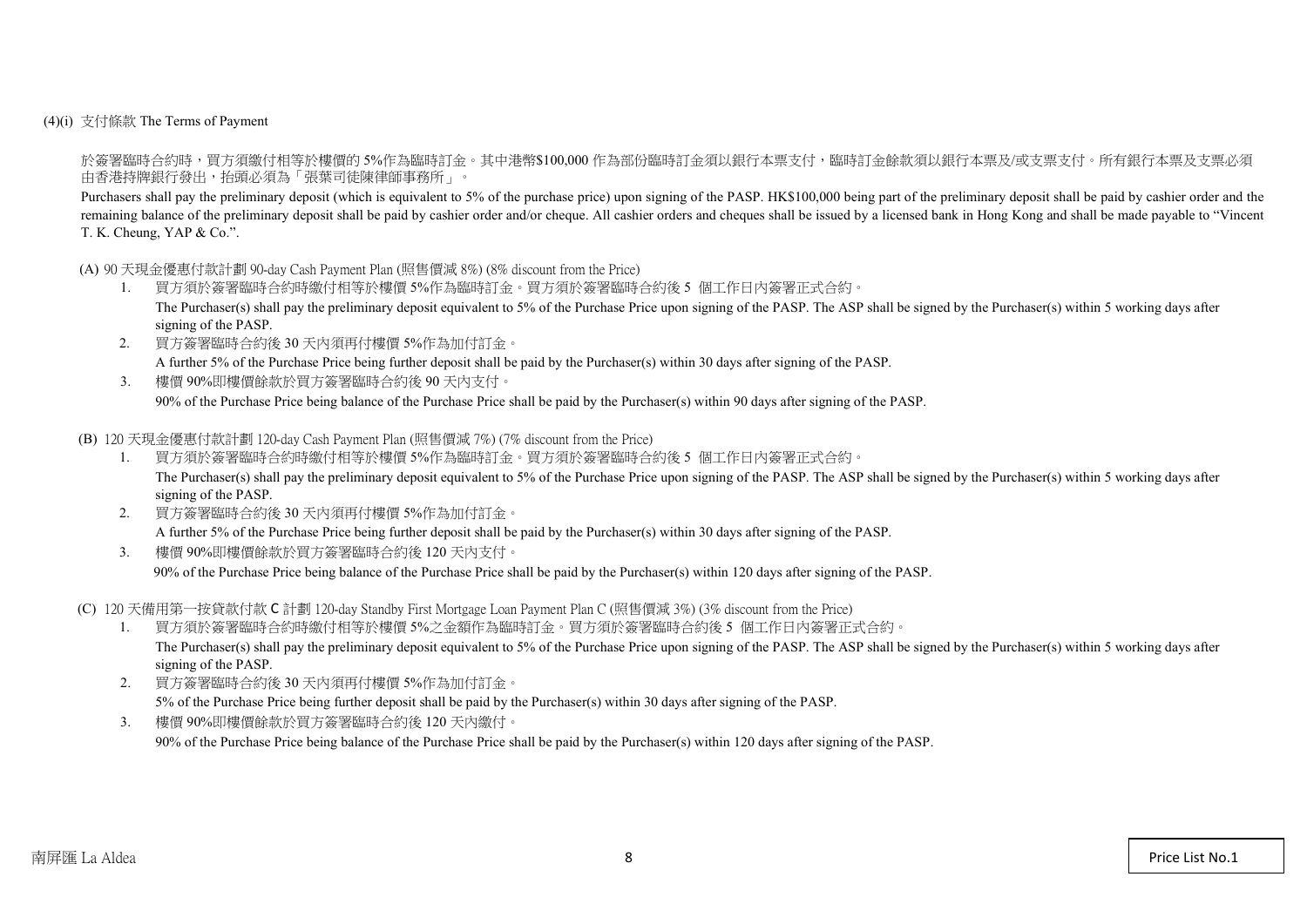(D) 120 天備用第一按貸款付款 D 計劃 120-day Standby First Mortgage Loan Payment Plan D (照售價減 3%) (3% discount from the Price)

- 1. 買方須於簽署臨時合約時繳付相等於樓價 5%之金額作為臨時訂金。買方須於簽署臨時合約後 5 個工作日內簽署正式合約。 The Purchaser(s) shall pay the preliminary deposit equivalent to 5% of the Purchase Price upon signing of the PASP. The ASP shall be signed by the Purchaser(s) within 5 working days after signing of the PASP.
- 2. 買方簽署臨時合約後 30 天內須再付樓價 5%作為加付訂金。 5% of the Purchase Price being further deposit shall be paid by the Purchaser(s) within 30 days after signing of the PASP.
- 3. 樓價 90%即樓價餘款於買方簽署臨時合約後 120 天內繳付。 90% of the Purchase Price being balance of the Purchase Price shall be paid by the Purchaser(s) within 120 days after signing of the PASP.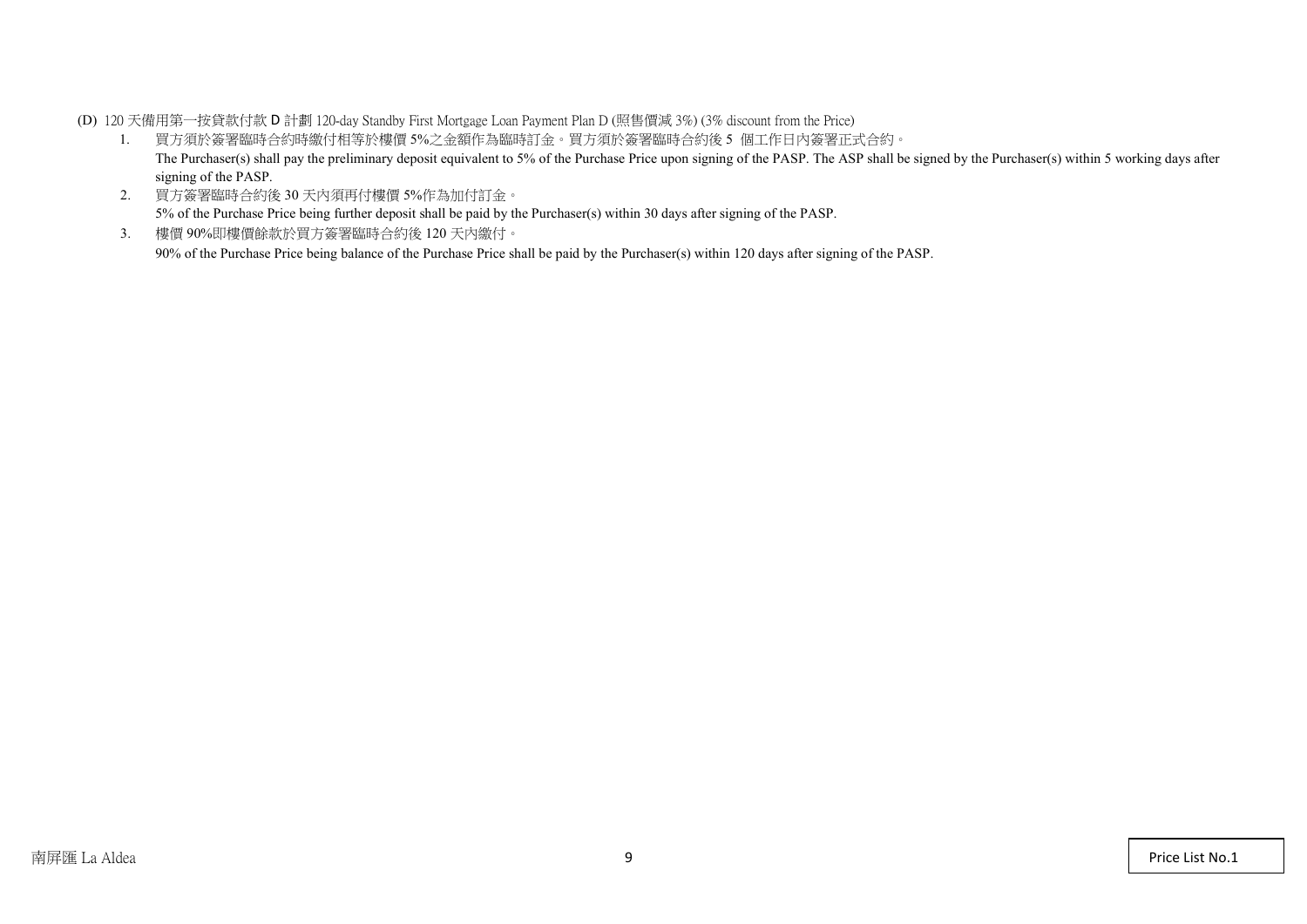(4)(ii) 售價獲得折扣的基礎 The basis on which any discount on the Price is available

(a) 見第 4(i) 段。 See paragraph 4(i).

#### (4)(iii) 可就購買發展項目中的指明住宅物業而連帶獲得的任何贈品、財務優惠或利益

Any gift, or any financial advantage or benefit, to be made available in connection with the purchase of a specified residential property in the Development

- (a) 見第 4(i) 及(ii)段。 See paragraphs  $4(i)$  and  $(ii)$ .
- (b) 貸款優惠 Loan Offer 備用第一按揭貸款 Standby First Mortgage Loan (只適用於選擇上述第(4)(i)段中支付條款(C) 或(D)之買家) (Only applicable to the Purchaser who has selected Terms of Payment (C) or (D) in the above paragraph (4)(i))
	- (i) 買方可向賣方指定財務機構或賣方介紹之其它公司(「指定財務機構」)申請備用第一按揭貸款 (只適用於買方為個人或香港註冊成立的有限公司及其所有股東及董事均為個人)。 The Purchaser(s) may apply for Standby First Mortgage Loan (only applicable to the Purchaser who is an individual or a limited company incorporated in Hong Kong with all its shareholder(s) and director(s) being individual(s)) from the Vendor's designated financing company or any other company referred by the Vendor ("designated financing company"). 備用第一按揭貸款的最高金額為淨樓價的 75%,惟貸款金額不可超過應繳付之樓價餘額。詳情請參閱附錄 1。 The maximum amount of Standby First Mortgage Loan shall be 75% of the net purchase price, provided that the loan amount shall not exceed the balance of Purchase Price payable. Please see Annex 1 for details.
	- (ii) 上文「淨樓價」一詞指扣除第(4)(ii)段及第(4)(iii)段所述所有相關的折扣、回贈及/或其他優惠(如有的話)後的住宅物業之樓價。 The term "net purchase price" above means the amount of the Purchase Price of the residential property after deducting all the relevant discounts, rebates and/or other benefits (if any) as set out in paragraph (4)(ii) and paragraph 4(iii).
- (c) 首 1 年保修優惠 First 1 Year Warranty Offer

在不減損買方於正式合約下之權利的前提下,凡住宅物業(但不包括任何位於住宅物業內或連同住宅物業一併出售的花草植物或園藝設計(如有)或任何在住宅物業買賣完成後所增置、 構建的裝置、裝修物料、設備或實產)有欠妥之處(正常損耗除外),而該欠妥之處並非由任何人之行為或疏忽造成,買方可於發展項目的滿意紙或包括相關住宅物業之有關發展項目 讓同意書發出日(以較早者計)起計 1 年內向賣方發出書面通知,賣方將在收到買方書面通知後在合理地切實可行的範圍內盡快自費作出修補。首 1 年保修優惠以相關交易文件條款及條件為 準。

Without prejudice to the Purchaser(s)' rights under the ASP, the Vendor is prepared to at its own cost and as soon as reasonably practicable after receipt of a written notice served by the Purchaser(s) within 1 year from the date of issuance of the certificate of compliance in respect of the Development or consent to assign in respect of the relevant part of Development in which the residential property forms part (whichever is earlier) remedy any defects (fair wear and tear excepted) to the residential property (excluding any plants or landscaping in or sold with the residential property (if any) or any fittings, finishes, appliances or chattels added, installed or built to or at the residential property after the completion of its sale and purchase) caused otherwise than by any act or neglect of any person. The First 1 Year Warranty Offer is subject to the terms and conditions of the relevant transaction documents.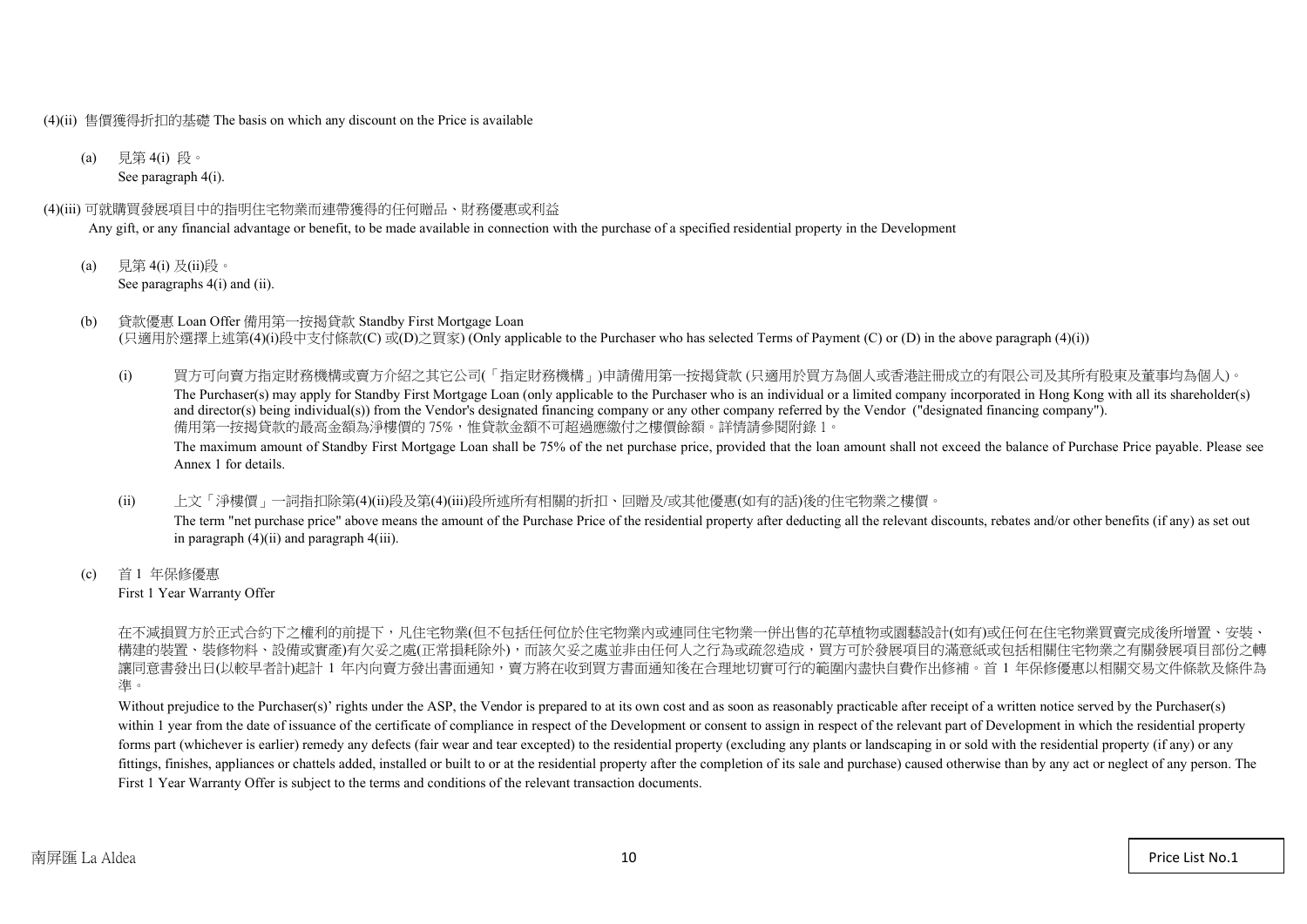#### (4)(iv) 誰人負責支付買賣該項目中的指明住宅物業的有關律師費及印花稅

Who is liable to pay the solicitors' fees and stamp duty in connection with the sale and purchase of a specified residential property in the Development

(a) 如買方就其在有關購買住宅物業選用賣方指定之代表律師作為買方之代表律師,賣方同意為買方支付正式合約及轉讓契兩項法律文件之律師費用(不包括任何安揭、擔保與其他抵押文件 及其他相關法律文件的律師費用及所有代墊付費用(該等費用由買家支付))。在任何其他情況下,買方須負責其在有關購買住宅物業之律師費用及代墊付費用。

If the Purchaser(s) appoints the Vendor's solicitors to act on his/her behalf in respect of the purchase of the residential property, the Vendor agrees to bear the legal costs of the ASP and the Assignment (exclusive of the legal costs in respect of any mortgage, sureties and other security documents, other relevant legal documents and all disbursements, which shall be borne by the Purchaser(s)). In any other cases, the Purchase(s) shall bear his/her own solicitors' legal costs and disbursements in respect of the purchase of the residential property.

- (b) 如買方另聘代表律師作為買方之代表律師處理其買賣合約或轉讓契等法律文件,買賣雙方須各自負責有關買賣合約或轉讓契法律文件之律師費用。 If the purchaser instructs his/her own solicitors to act for him/her in relation to the agreement for sale and purchase or assignment, the Vendor and purchaser shall pay his/her own solicitors' legal fees in respect of that agreement for sale and purchase or the assignment.
- (c) 買方須支付一概有關臨時合約、正式合約及轉讓契之印花稅(包括但不限於任何買方提名書或轉售的印花稅、任何從價印花稅、額外印花稅、買家印花稅及任何與過期繳付任何印花稅有 關的罰款、利息及附加費用等)、登記費及其他支出費用。

All stamp duty, registration fee and other disbursements on the PASP, the ASP and the Assignment (including without limitation any stamp duty on any nomination or sub-sale, any Ad Valorem Stamp Duty, Special Stamp Duty, Buyer's Stamp Duty and any penalty, interest and surcharge, etc. for late payment of any stamp duty), will be borne by the Purchasers.

#### (4)(v) 買方須為就買賣該項目中的指明住宅物業簽立任何文件而支付的費用

Any charges that are payable by a Purchaser for execution of any document in relation to the sale and purchase of a specified residential property in the Development

有關該住宅物業交易之草擬、登記及完成大廈公契及管理合約費用及附於該文件之圖則之費用的適當分攤、業權文件認正副本之費用、該住宅物業的正式合約及轉讓契之圖則費,該住宅物業 按揭(如有)之法律費用、其他開支及代墊付費用及就有關購買住宅物業的任何其他文件的所有法律費用、其他開支及代墊付費用等,均由買方負責。

The Purchaser(s) shall solely bear and pay a due proportion of the costs for the preparation, registration and completion of the Deed of Mutual Covenant incorporating Management Agreement ("DMC") and the plans to be attached to the DMC, all costs for preparing certified copies of title deeds and documents of the residential property, all plan fees for plans to be annexed to the ASP and the Assignment, all legal and other costs and disbursements in respect of any mortgage (if any) in respect of the residential property and all legal costs and charges and disbursements of any other documents relating to the purchase of the residential property.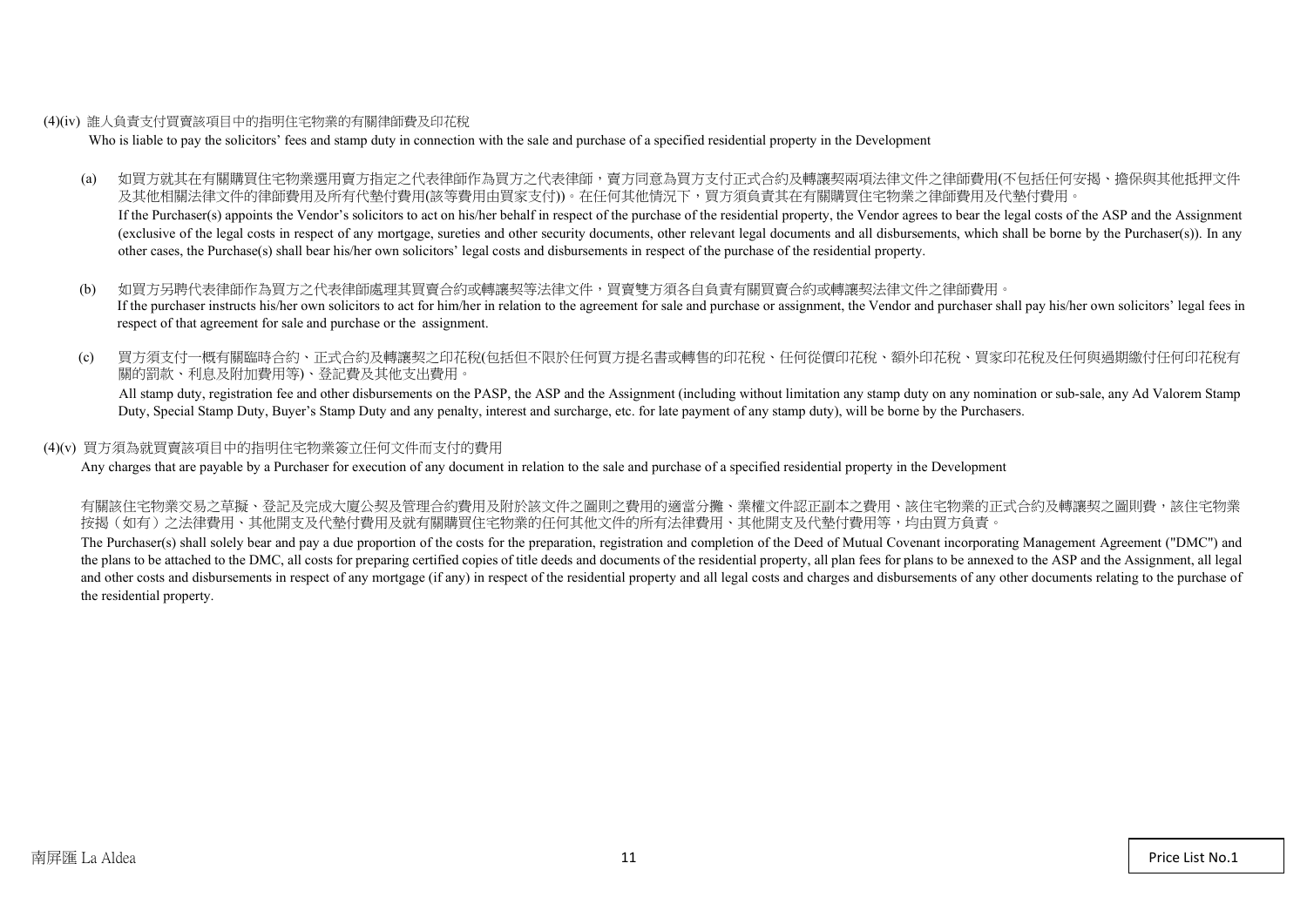| 備註:    |                                                                                                                                                                                                                                                                                                                                                                                                                                                                                                                                                                                                                                                                                                                                                                                                     |
|--------|-----------------------------------------------------------------------------------------------------------------------------------------------------------------------------------------------------------------------------------------------------------------------------------------------------------------------------------------------------------------------------------------------------------------------------------------------------------------------------------------------------------------------------------------------------------------------------------------------------------------------------------------------------------------------------------------------------------------------------------------------------------------------------------------------------|
| Notes: |                                                                                                                                                                                                                                                                                                                                                                                                                                                                                                                                                                                                                                                                                                                                                                                                     |
|        | 根據香港金融管理局指引,銀行於計算按揭貸款成數時,必須先從樓價中扣除所有提供予買方就購買住宅物業而連帶獲得的全部現金回贈或其他形式的金錢獎賞或優惠(如有);而有關<br>還款能力之要求(包括但不限於供款與入息比率之上限)將按個別銀行及香港金融管理局不時公佈之指引而變更。詳情請向有關銀行查詢。<br>According to Hong Kong Monetary Authority guidelines, the value of all cash rebates or other forms of monetary incentives or benefits (if any) made available to the Purchaser in connection with the<br>purchase of a residential property will be deducted from the purchase price when calculating the loan-to-value ratio by the bank; and the relevant repayment ability requirement (including but not limited<br>to the cap of debt servicing ratio) may vary from bank to bank themselves and according to the guidelines announced from time to time by Hong Kong Monetary Authority. For details, please enquire<br>with the banks. |
|        | 所有就購買該發展項目中的指明住宅物業而可能連帶獲得的任何贈品、財務優惠或利益均只提供予臨時合約中訂明的一手買方及不可轉讓。<br>All of the gift, financial advantage or benefit that may be made available in connection with the purchase of a specified residential property in the Development are offered to first-hand Purchaser as<br>specified in the PASP only and shall not be transferable.                                                                                                                                                                                                                                                                                                                                                                                                                                                              |
| 3.     | 如買方希望更改支付條款,必須得賣方事先同意,並須向賣方繳付手續費 \$10,000 及承擔有關法律費用及雜費(如有)。賣方對任何申請更改支付條款的批准與否有最終決定權。<br>If the Purchaser wishes to change the terms of payment, the prior consent of the Vendor must be obtained, and pay a handling fee of \$10,000 to the Vendor and the Purchaser shall bear all related legal<br>costs and disbursements (if any). The approval or disapproval of the application for any change of the terms of payment is subject to the final decision of the Vendor.                                                                                                                                                                                                                                                                                                                        |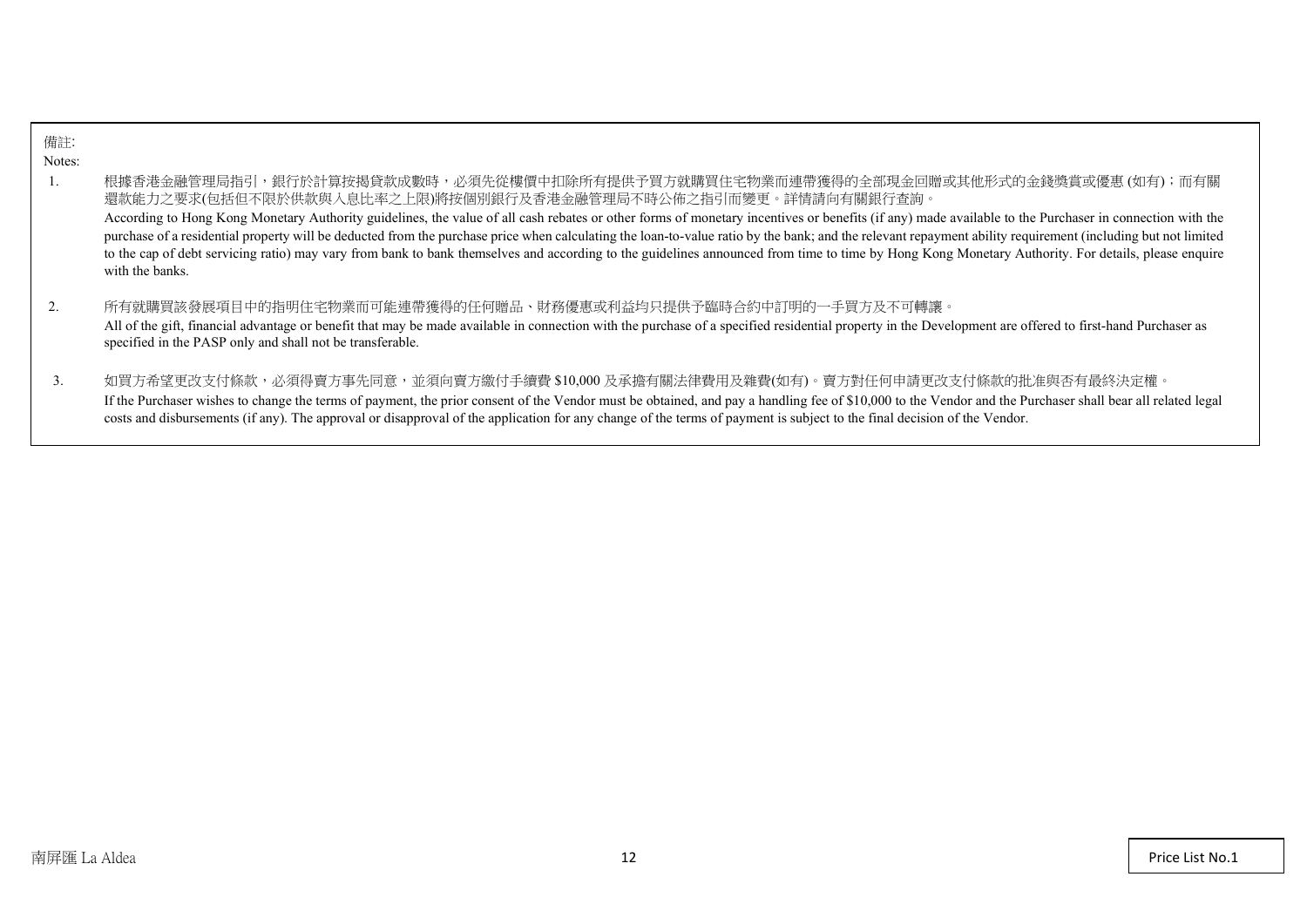- 附錄 1 備用第一按揭貸款(只適用於買方為個人或香港註冊成立的有限公司及其所有股東及董事均為個人)
- Annex 1 Standby First Mortgage Loan (only applicable to the Purchaser who is an individual or a limited company incorporated in Hong Kong with all its shareholder(s) and director(s) being individual(s))

## 指定財務機構提供備用第一按揭貸款 (「第一按揭貸款」) 之主要條款如下:

The key terms of a Standby First Mortgage Loan ("First Mortgage Loan") offered by the designated financing company are as follows:

- (I) 買方必須於付清樓價餘額之日前最少 90 日以書面向指定財務機構申請第一按揭貸款。指定財務機構將不會處理逾期貸款申請。 The Purchaser shall make a written application to the designated financing company for a First Mortgage Loan not less than 90 days before the date of settlement of the balance of the Purchase price. Late loan applications will not be processed by the designated financing company.
- (II) 第一按揭貸款以該住宅物業之第一法定按揭作抵押。 The First Mortgage Loan shall be secured by a first legal mortgage over the residential property.
- (III) 第一按揭貸款年期最長為 25 年。 The maximum tenor of First Mortgage Loan shall be up to 25 years.
- (IV) 第一按揭貸款的最高金額為有關付款計劃所述之淨樓價的 75%,惟貸款金額不可超過應繳付之樓價餘額。 The maximum amount of the First Mortgage Loan shall be 75% of the net purchase price as mentioned in the relevant payment plan, provided that the loan amount shall not exceed the balance of purchase price payable.
- (V) 第一按揭貸款按揭利率 Interest rate of the First Mortgage Loan

計劃 C Plan C (只適用於選擇上述第(4)(i)段中支付條款(C)之買家) (Only applicable to the Purchaser who has selected Terms of Payment (C) in the above paragraph (4)(i)) 首 24個月之按揭利率以 P 減 3.5% p.a.計算,其後之按揭利率為 P 加 0.75% p.a.,利率浮動。最終利率以指定財務機構審批結果而定。 Interest rate for the first 24 months shall be P minus 3.5% p.a., thereafter at P plus 0.75% p.a., subject to fluctuation. The final interest rate will be subject to approval by the designated financing company.

計劃 D Plan D (只適用於選擇上述第(4)(i)段中支付條款(D)之買家) (Only applicable to the Purchaser who has selected Terms of Payment (D) in the above paragraph (4)(i)) 首 36個月之按揭利率以 P 減 2.25% p.a.計算,其後之按揭利率為 P 加 0.75% p.a., 利率浮動。最終利率以指定財務機構審批結果而定。 Interest rate for the first 36 months shall be P minus 2.25% p.a., thereafter at P plus 0.75% p.a., subject to fluctuation. The final interest rate will be subject to approval by the designated financing company.

## 註: P 為指定財務機構不時報價之港元最優惠利率利率(「最優惠利率」) ,「最優惠利率」由指定財務機構決定, 現為年利率 5.5%。

Note: P means the annual rate of interest as shall be determined and quoted by the designated financing company from time to time as its prime rate for lending Hong Kong dollars (The Best Lending Rate). The Best Lending Rate is determined by the designated financing company. The current Best Lending Rate is 5.5% per annum.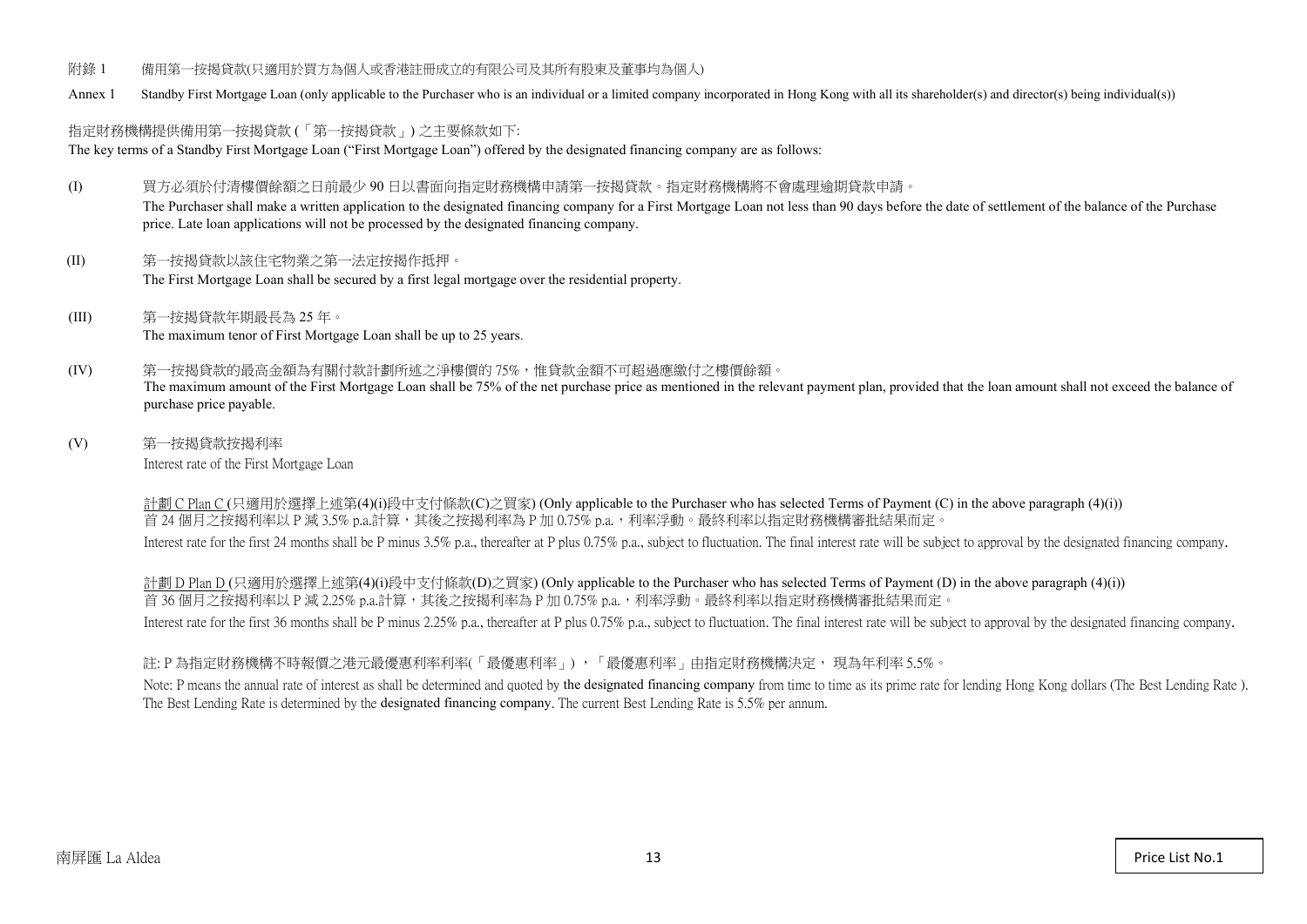## (VI) 第一按揭貸款按揭償還

First Mortgage Loan Repayment

計劃 C Plan C (只適用於選擇上述第(4)(i)段中支付條款(C)之買家) (Only applicable to the Purchaser who has selected Terms of Payment (C) in the above paragraph (4)(i)) 買方於按揭首 24 個月只需就第一按揭貸款向指定財務機構繳付利息,其後則須照常連本帶息供款。

The purchaser shall only pay the interest of the First Mortgage Loan to the designated financing company in the first 24 months and shall repay the principal amount and interest as usual for the rest of the term of the First Mortgage Loan.

計劃 D Plan D (只適用於選擇上述第(4)(i)段中支付條款(D)之買家) (Only applicable to the Purchaser who has selected Terms of Payment (D) in the above paragraph (4)(i)) 買方於按揭首 36 個月只需就 第一按揭貸款向指定財務機構 繳付利息,其後則須照常連本帶息供款。

The purchaser shall only pay the interest of the First Mortgage Loan to the designated financing company in the first 36 months and shall repay the principal amount and interest as usual for the rest of the term of the First Mortgage Loan.

#### (VII) 買方須按月分期償還第一按揭貸款。

The purchaser shall repay the First Mortgage Loan by monthly instalments.

(VIII) 買方及其擔保人(如有)須提供足夠文件證明其還款能力,包括但不限於在指定財務機構要求下提供信貸報告、收入證明及/或銀行紀錄。 買方及其擔保人(如有)必須提供指定財務機構 所要求的資料及文件,否則貸款申請將不會獲處理。

The Purchaser and his/her/its guarantor (if any) shall provide sufficient documents to prove his/her/its repayment ability, including without limitation the provision of credit report, income proof and/or banking record upon request from the designated financing company. The Purchaser and his/her/its guarantor (if any) shall provide information and documents as requested by the designated financing company, otherwise, the loan application will not be processed.

#### (IX) 第一按揭貸款申請須由指定財務機構獨立審批。

The First Mortgage Loan application shall be approved by the designated financing company independently.

(X) 所有第一按揭貸款法律文件須由賣方代表律師辦理,買方須負責全部有關律師費用及雜費。買方可選擇另行自聘律師作為買方代表律師,在此情況下,買方亦須負責其代表律師有關 第一按揭貸款的律師費用及雜費。

All legal documents of the First Mortgage Loan shall be handled by the Vendor's solicitors and all the costs and disbursements relating thereto shall be borne by the Purchaser. The Purchaser can choose to instruct his/her/its own solicitors to act for him/her/it, and in such event, the Purchaser shall also bear his/her/its own solicitors' costs and disbursements relating to the First Mortgage Loan.

- (XI) 指定財務機構會因應買方及其擔保人(如有)的信貸審查及評估結果,對有關付款計劃所述的貸款條款(包括但不限於貸款金額、利率、年期及/或其他條件)作出調 整。 In accordance with the result of credit check and assessment of the Purchaser and his/her/its guarantor(s) (if any), the designated financing company will adjust the loan term(s) (including without limitation the loan amount, the interest rate, the tenor and/ or the other conditions) as set out in the relevant payment plan.
- (XII) 買方敬請向指定財務機構查詢有關第一按揭貸款條款及詳情。就第一按揭貸款批出與否及其條款,指定財務機構有最終決定權,與賣方無關。不論第一按揭貸款獲批與否,買方仍須按正式 合約完成住宅物業的交易及繳付住宅物業的樓價全數。

The Purchaser is advised to enquire with the designated financing company about the terms and conditions and the details of the First Mortgage Loan. The approval or disapproval of the First Mortgage Loan and the terms and conditions thereof are subject to the final decision of the designated financing company and are not related to the Vendor. Irrespective of whether the First Mortgage Loan is granted or not, the Purchaser shall complete the purchase of the residential property and shall pay the full purchase price of the residential property in accordance with the ASP.

(XIII) 此第一按揭貸款受有關指定財務機構所訂之其他條款及細則約束。

This First Mortgage Loan is subject to other terms and conditions as may be stipulated by the designated financing company.